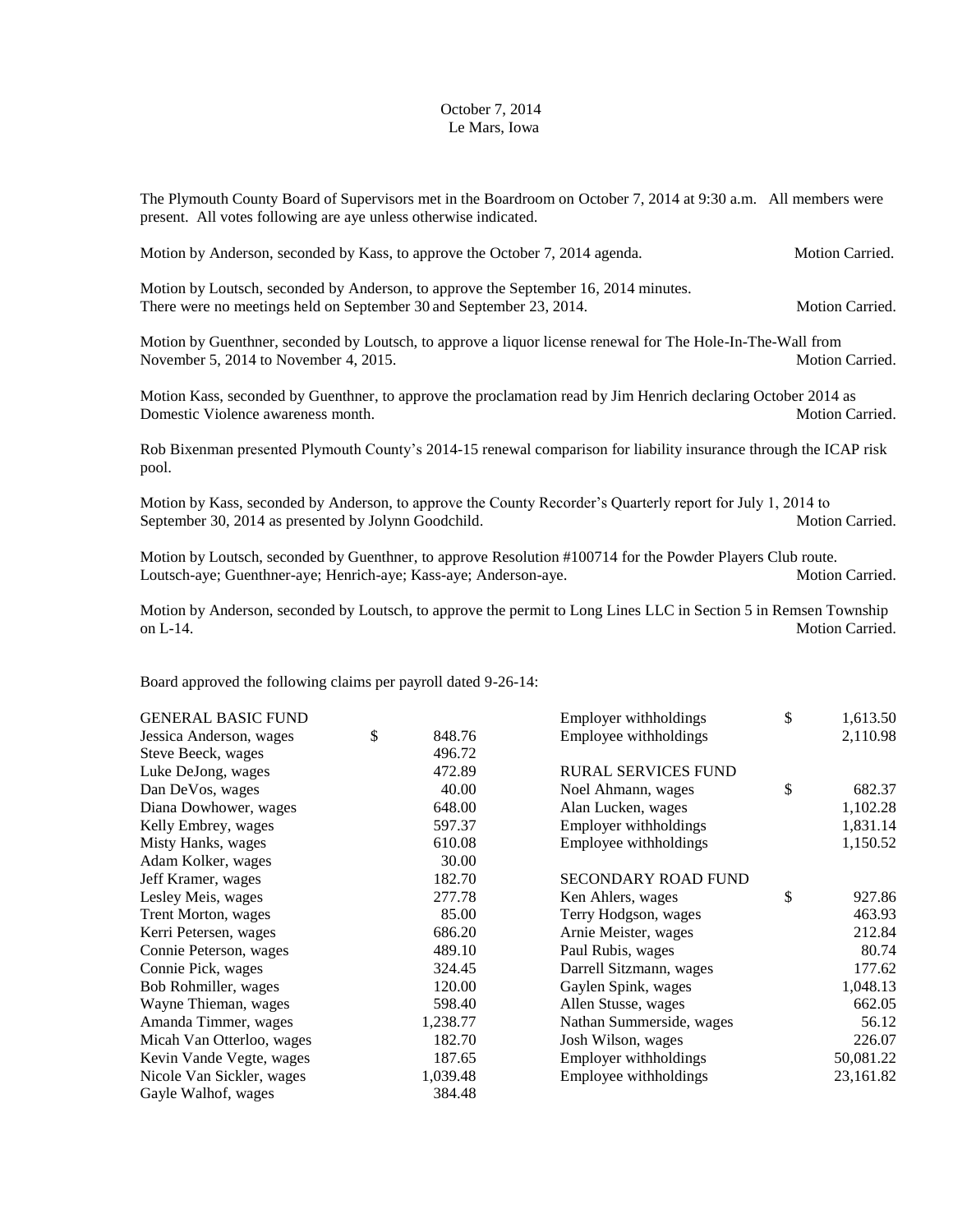Board approved the following claims per payroll dated 9-30-14:

| <b>GENERAL BASIC FUND</b>  |                | <b>MH-DD SERVICES FUND</b>      |                |
|----------------------------|----------------|---------------------------------|----------------|
| Scott Allen, wages         | \$<br>24.20    | Employer withholdings           | \$<br>339.22   |
| Dawn Fifita, wages         | 100.66         | Employee withholdings           | 1,659.00       |
| Adam Heitritter, wages     | 356.93         |                                 |                |
| Jill Holzman, wages        | 272.84         | <b>RURAL SERVICES FUND</b>      |                |
| Stephanie Hoppe, wages     | 318.50         | Employer withholdings           | \$<br>5,110.53 |
| Tami Jorgensen, wages      | 13.75          | Employee withholdings           | 2,809.33       |
| Paul Kolker, wages         | 46.20          |                                 |                |
| Tiffany Konz, wages        | 94.06          | <b>SECONDARY ROAD FUND</b>      |                |
| Dan Landsness, wages       | 46.20          | Employer withholdings           | \$<br>7,014.99 |
| Chad Pecks, wages          | 39.33          | Employee withholdings           | 4,724.17       |
| <b>Stacy Rolfes, wages</b> | 46.20          |                                 |                |
| Deb Van Otterloo, wages    | 46.20          | LOCAL EMERGENCY MANAGEMENT FUND |                |
| Brenda Ward, wages         | 46.20          | Employer withholdings           | \$<br>1,546.78 |
| Employer withholdings      | 78,423.66      | Employee withholdings           | 746.41         |
| Employee withholdings      | 39,204.05      |                                 |                |
| <b>ASSESSOR FUND</b>       |                |                                 |                |
| Employer withholdings      | \$<br>6,491.87 |                                 |                |
| Employee withholdings      | 3,380.37       |                                 |                |

Board approved the following claims per warrant register dated 10-7-2014:

| <b>GENERAL BASIC FUND</b>                |           | Iowa Co Attorney's Assoc, registration<br><sup>\$</sup> | 325.00    |
|------------------------------------------|-----------|---------------------------------------------------------|-----------|
| \$<br>City of Akron, utility assistance  | 145.45    | Iowa Co Recorder's, certification class                 | 20.00     |
| Akron Hometowner, publications           | 913.84    | ISAC, fall school registration                          | 510.00    |
| Akron Mun. Utilities, utility assistance | 180.18    | ISSDA, membership dues                                  | 475.00    |
| AmSan, supplies                          | 784.28    | ISU Extension, pesticide applicator                     | 105.00    |
| AOSNC, expenses for VM Ware project      | 1,150.24  | Jack's Uniforms, uniforms                               | 188.25    |
| Craig Bartolozzi, supplies               | 26.58     | Jensen Motors, 2015 Explorer                            | 18,921.01 |
| Roye Beene, trustee meeting              | 20.00     | Keltek, shipping equipment                              | 35.92     |
| Cole Beitelspacher, cell phone allowance | 60.00     | Lampert Lumber, supplies                                | 362.55    |
| Bomgaars, supplies                       | 61.23     | Doug Langel, trustee meeting                            | 20.00     |
| Robert B. Brock, legal fees              | 396.00    | City of LeMars, utilities                               | 119.58    |
| Car-Go Express, fuel                     | 131.08    | Daily Sentinel, publications & subscription             | 531.50    |
| Carlsen Funeral Home, indigent burial    | 1,250.00  | LeMars Postmaster, postage                              | 1,773.00  |
| Century Link, long distance              | 13.03     | Vernon Letsche, trustee meeting                         | 20.00     |
| Crittenton Center, juvenile shelter care | 3,540.84  | Levin & Lawrence, kitchen supplies                      | 1,331.84  |
| Dean Foods, supplies                     | 235.89    | Lowe's, trim lumber                                     | 132.91    |
| Ron Erickson, trustee meeting            | 20.00     | Kenneth Maass, trustee meeting                          | 20.00     |
| Fastenal, ballasts                       | 273.34    | Mail Services, MV print/postage                         | 779.22    |
| Stacey Feldman, cell phone allowance     | 60.00     | MidAmerican Energy, utilities                           | 4,031.49  |
| Fisch Funeral Home, indigent burial      | 1,250.00  | Dick Milne, trustee meeting                             | 20.00     |
| Paul Fischer, trustee meeting            | 20.00     | MJM Designs, uniform                                    | 70.50     |
| Frontier, phone                          | 1,334.29  | Moville Record, publications                            | 187.70    |
| The Hotel Gateway, lodging               | 349.44    | Nat'l Assoc. of Counties, '15 membership                | 500.00    |
| Glenn's Copier, copy charges             | 88.17     | O'Keefe Elevator, maintenance agreement                 | 484.08    |
| Jolynn Goodchild, cell phone, mileage    | 141.42    | Office Elements, copier contract                        | 37.52     |
| Great Plains Locator, locating service   | 202.92    | Office of the State Appellate, appeals costs            | 345.24    |
| Trish Hanno, cleaning services           | 2,100.00  | Office Systems, qtrly copier contract                   | 375.52    |
| Hardware Hank, supplies                  | 59.42     | Old School Sign, SRT shirts                             | 120.00    |
| Brian Harpenau, rent assistance          | 575.00    | Perkins, office supplies                                | 179.84    |
| IMWCA, work comp premium                 | 15,031.00 | Ply Co Sheriff, fees & transports costs                 | 1,809.92  |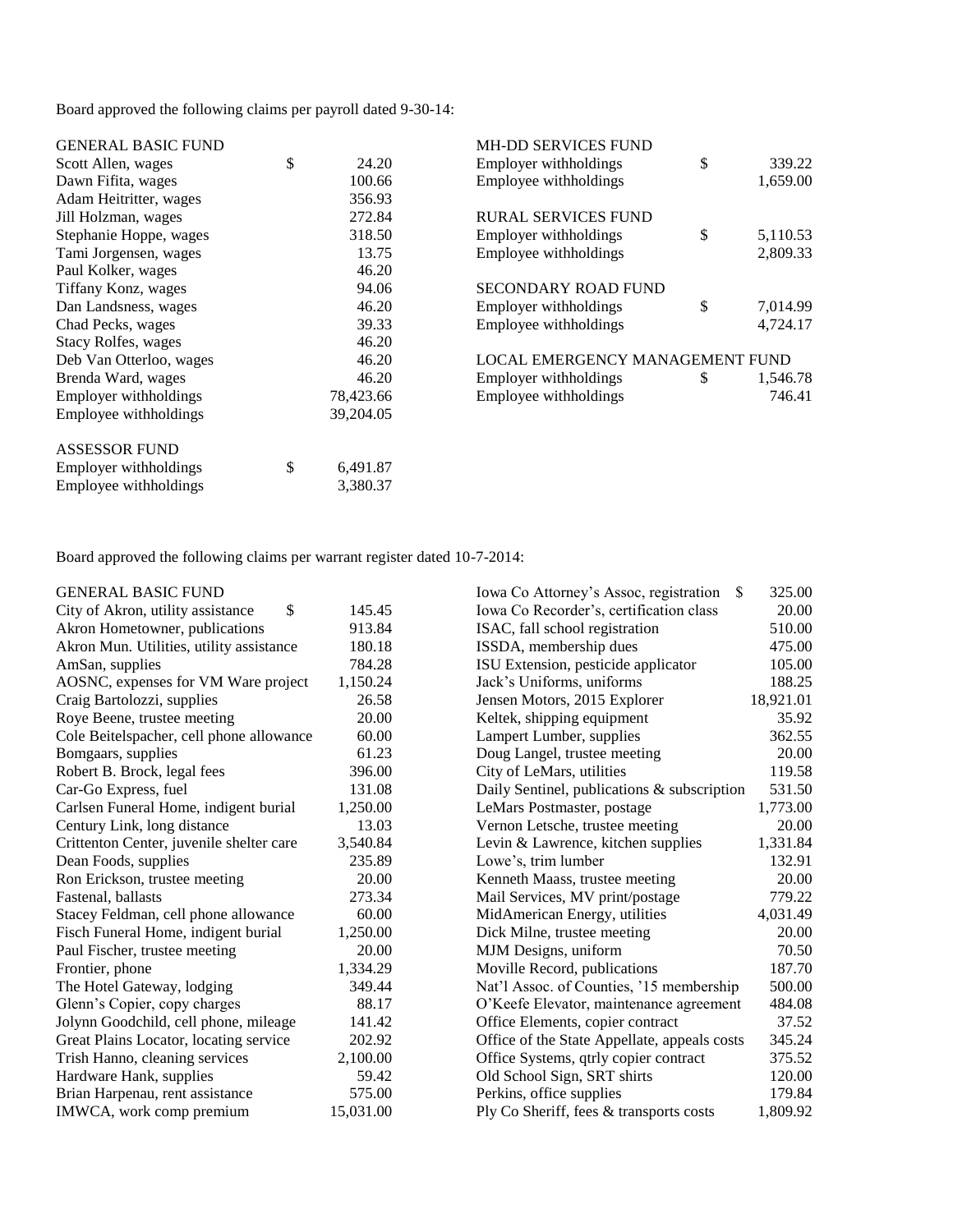| Ply Co Treasurer, flex reimbursements \$                                 | 2,465.07           | Remsen Ambulance, FY14-15 alloc. \$<br>10,922.00                          |
|--------------------------------------------------------------------------|--------------------|---------------------------------------------------------------------------|
| Premier Comm, data services                                              | 141.30             | Remsen Library, FY14-15 allocation<br>25,284.00                           |
| Presto-X-Co, pest service                                                | 157.62             | Van's Sanitation, recycling dumpster<br>60.00                             |
| Quality Lawn, mowing                                                     | 100.00             |                                                                           |
| R.R. Brink Locking, service                                              | 70.00              | <b>LOCAL OPTION SALES TAX FUND</b>                                        |
| Northwest REC, electricity                                               | 1,324.77           | LeMars Chamber of Commerce, grant \$<br>2,000.00                          |
| Remsen Bell, publications                                                | 194.90             |                                                                           |
| LeMont Schmid, cemetery mowing                                           | 180.00             | VETERAN AFFAIRS CO. GRANT FUND                                            |
| Lee Schultz, trustee meeting                                             | 20.00              | Iowa Assoc. of Co. Commissioner, registr. \$<br>90.00                     |
| Sioux Sales, uniforms                                                    | 181.40             | 30.00<br>NACVSO, 2015 dues                                                |
| Siouxland Reg Transit, quarterly support                                 | 8,034.25           |                                                                           |
| Solutions, scanner warranty                                              | 169.75             | <b>SECONDARY ROAD FUND</b>                                                |
| Southern Sioux Co RWS, water                                             | 158.79             | \$<br>A & M Laundry, floor mats<br>87.00                                  |
| <b>State Medical Examiners, autopsies</b>                                | 3,960.00           | City of Akron, utilities<br>63.72                                         |
| Story Co Sheriff, service                                                | 134.80             | Arnold Motor, parts<br>850.24                                             |
| Total Sales & Service, repairs                                           | 127.24             | Bekins Fire, safety<br>63.50                                              |
| Jessica Trobaugh, meals & lodging reimb.                                 | 280.08             | Bomgaars, parts<br>254.58                                                 |
| Union Co Electric Coop, tower                                            | 45.90              | City of Brunsville, utilities<br>125.40                                   |
| Van's Sanitation, garbage pickup                                         | 208.82             | Carroll Construction, paint<br>621.97                                     |
| Verizon, mobile hot spot                                                 | 663.96             | Certified Testing, outside engineering<br>4,950.00                        |
| VISA, postage                                                            | 1,727.15           | Charlies Repair, fuel<br>2,282.35                                         |
| Wal-Mart, supplies                                                       | 742.00             | Chemsearch, grease<br>1,011.00                                            |
| Walker's Excavating, concrete project                                    | 10,381.76          | Cherokee Co Rural Water, utility move<br>847.00                           |
| Wex Bank, fuel                                                           | 4,609.18           | Dan Clement, pavement markings<br>7,276.00                                |
| Jenny Winterfeld, legal fee                                              | 145.60             | Cooperative Gas, tires/tubes<br>577.18                                    |
| Woodbury Co Sheriff, service                                             | 25.77              | Cornhusker International, filters<br>3,420.93                             |
| YES Center, juvenile shelter care                                        | 1,800.00           | 8,203.20<br>Cretex Concrete, concrete pipe                                |
| 12 <sup>th</sup> Street Touchless, car wash cards                        | 50.00              | 100,192.67<br>Denco Corp, pipe culverts                                   |
|                                                                          |                    | Dixon Construction, construct. project<br>12,026.30                       |
| GENERAL SUPPLEMENTAL FUND                                                |                    | Farmers Coop-Kingsley, fuel<br>92.01                                      |
| Local Emerg Management, allocation \$                                    | 22,805.25          | Farmers Coop-Craig, fuel<br>962.24                                        |
|                                                                          |                    | Farmers Coop-Hinton, fuel<br>7,661.24                                     |
| MH-DD SERVICES FUND                                                      |                    | Fort Dodge Steel, parts<br>378.45                                         |
| Glenn's Copier, supplies<br>\$                                           | 49.99              | Frontier, phone<br>165.10                                                 |
| Iowa Comm Services Assoc, 14-15 dues                                     | 100.00             | Alliance Concrete, pipe culverts<br>6,412.50                              |
| ISAC, training services                                                  | 170.00             | Glenn's Copier, supplies<br>5.20                                          |
| Sharon Nieman, meeting expenses                                          | 49.68              | Graves Construction, construction project<br>71,647.11                    |
| Plains Area Mental Hlth, psych treatment                                 | 675.00             | Griggs Environmental, outside engineering<br>7,800.00                     |
| Ply Co Sheriff, transports                                               | 393.00             | Gus Pech Mfg, welding supplies<br>21.47                                   |
| Vakulskas Law, legal representation                                      | 60.00              | 25,342.47<br>Hallett Materials, granular                                  |
|                                                                          |                    | Higman Sand, granular<br>163,465.49                                       |
| RURAL SERVICES BASIC FUND                                                |                    | City of Hinton, utilities<br>145.54                                       |
| \$<br>Noel Ahmann, mileage                                               | 79.58              | Brent Hobson, grounds<br>320.00                                           |
| Akron Ambulance, FY14-15 allocation                                      | 11,782.00          | Terry Hodgson, fuel<br>105.00                                             |
| Akron Library, FY14-15 allocation                                        | 24,536.00          | Peter Holtgrew, ditch cleaning<br>5,502.50                                |
| Frontier, phone bill                                                     | 52.60              | Indoff, supplies<br>258.02                                                |
| Hinton Ambulance, FY14-15 allocation                                     | 5,323.00           | Interstate Battery, blades<br>895.70                                      |
| City of Kingsley, FY14-15 allocation                                     | 7,129.00           | Iowa DNR, quarries<br>99.00                                               |
| Kingsley Library, FY14-15 allocation                                     | 19,771.00          | I-State Truck, filters<br>146.94                                          |
| LeMars Ambulance, FY14-15 allocation                                     | 46,843.00          | ISU Extension, misc. expense<br>105.00                                    |
| Alan Lucken, mileage                                                     | 89.24              | 487.96<br>Jim Hawk Truck, parts                                           |
| Merrill Library, FY14-15 allocation                                      | 10,408.00          | J-W Tank, fuel<br>2,278.00                                                |
| Merrill Ambulance, FY14-15 allocation                                    | 2,000.00           | Kellen Excavation, granular<br>1,020.96                                   |
| O.C. Sanitation, recycling dumpster                                      | 62.40              | Kimball-Midwest, parts<br>1,027.18                                        |
| Oyens Fire-Rescue, FY14-15 allocation                                    | 2,000.00<br>376.00 | City of Kingsley, sundry<br>7.00<br>Kooiker, property damages<br>6,864.09 |
| Ply Co Secondary Rd, watershed<br>Ply Co Solid Waste, assessment/hauling | 19,683.81          | L.A. Carlson, construction project<br>6,072.48                            |
|                                                                          |                    |                                                                           |

| Remsen Ambulance, FY14-15 alloc.<br>S              | 10,922.00        |
|----------------------------------------------------|------------------|
| Remsen Library, FY14-15 allocation                 | 25,284.00        |
| Van's Sanitation, recycling dumpster               | 60.00            |
|                                                    |                  |
| LOCAL OPTION SALES TAX FUND                        |                  |
| LeMars Chamber of Commerce, grant<br>\$            | 2,000.00         |
|                                                    |                  |
| <b>VETERAN AFFAIRS CO. GRANT FUND</b>              |                  |
| Iowa Assoc. of Co. Commissioner, registr. \$       | 90.00            |
| NACVSO, 2015 dues                                  | 30.00            |
|                                                    |                  |
| <b>SECONDARY ROAD FUND</b>                         |                  |
| \$<br>A & M Laundry, floor mats                    | 87.00            |
| City of Akron, utilities                           | 63.72            |
| Arnold Motor, parts                                | 850.24           |
| Bekins Fire, safety                                | 63.50            |
| Bomgaars, parts                                    | 254.58           |
| City of Brunsville, utilities                      | 125.40           |
| Carroll Construction, paint                        | 621.97           |
| Certified Testing, outside engineering             | 4,950.00         |
| Charlies Repair, fuel                              | 2,282.35         |
| Chemsearch, grease                                 | 1,011.00         |
| Cherokee Co Rural Water, utility move              | 847.00           |
| Dan Clement, pavement markings                     | 7,276.00         |
| Cooperative Gas, tires/tubes                       | 577.18           |
| Cornhusker International, filters                  | 3,420.93         |
| Cretex Concrete, concrete pipe                     | 8,203.20         |
| Denco Corp, pipe culverts                          | 100,192.67       |
| Dixon Construction, construct. project             | 12,026.30        |
| Farmers Coop-Kingsley, fuel                        | 92.01            |
| Farmers Coop-Craig, fuel                           | 962.24           |
| Farmers Coop-Hinton, fuel                          | 7,661.24         |
| Fort Dodge Steel, parts                            | 378.45           |
| Frontier, phone                                    | 165.10           |
| Alliance Concrete, pipe culverts                   | 6,412.50         |
| Glenn's Copier, supplies                           | 5.20             |
| Graves Construction, construction project          | 71,647.11        |
| Griggs Environmental, outside engineering          | 7,800.00         |
| Gus Pech Mfg, welding supplies                     | 21.47            |
|                                                    | 25,342.47        |
| Hallett Materials, granular                        | 163,465.49       |
| Higman Sand, granular<br>City of Hinton, utilities | 145.54           |
| Brent Hobson, grounds                              | 320.00           |
| Terry Hodgson, fuel                                | 105.00           |
|                                                    | 5,502.50         |
| Peter Holtgrew, ditch cleaning<br>Indoff, supplies | 258.02           |
|                                                    | 895.70           |
| Interstate Battery, blades                         |                  |
| Iowa DNR, quarries                                 | 99.00            |
| I-State Truck, filters                             | 146.94<br>105.00 |
| ISU Extension, misc. expense                       |                  |
| Jim Hawk Truck, parts                              | 487.96           |
| J-W Tank, fuel                                     | 2,278.00         |
| Kellen Excavation, granular                        | 1,020.96         |
| Kimball-Midwest, parts                             | 1,027.18         |
| City of Kingsley, sundry                           | 7.00             |
| Kooiker, property damages                          | 6,864.09         |
| L.A. Carlson, construction project                 | 6,072.48         |